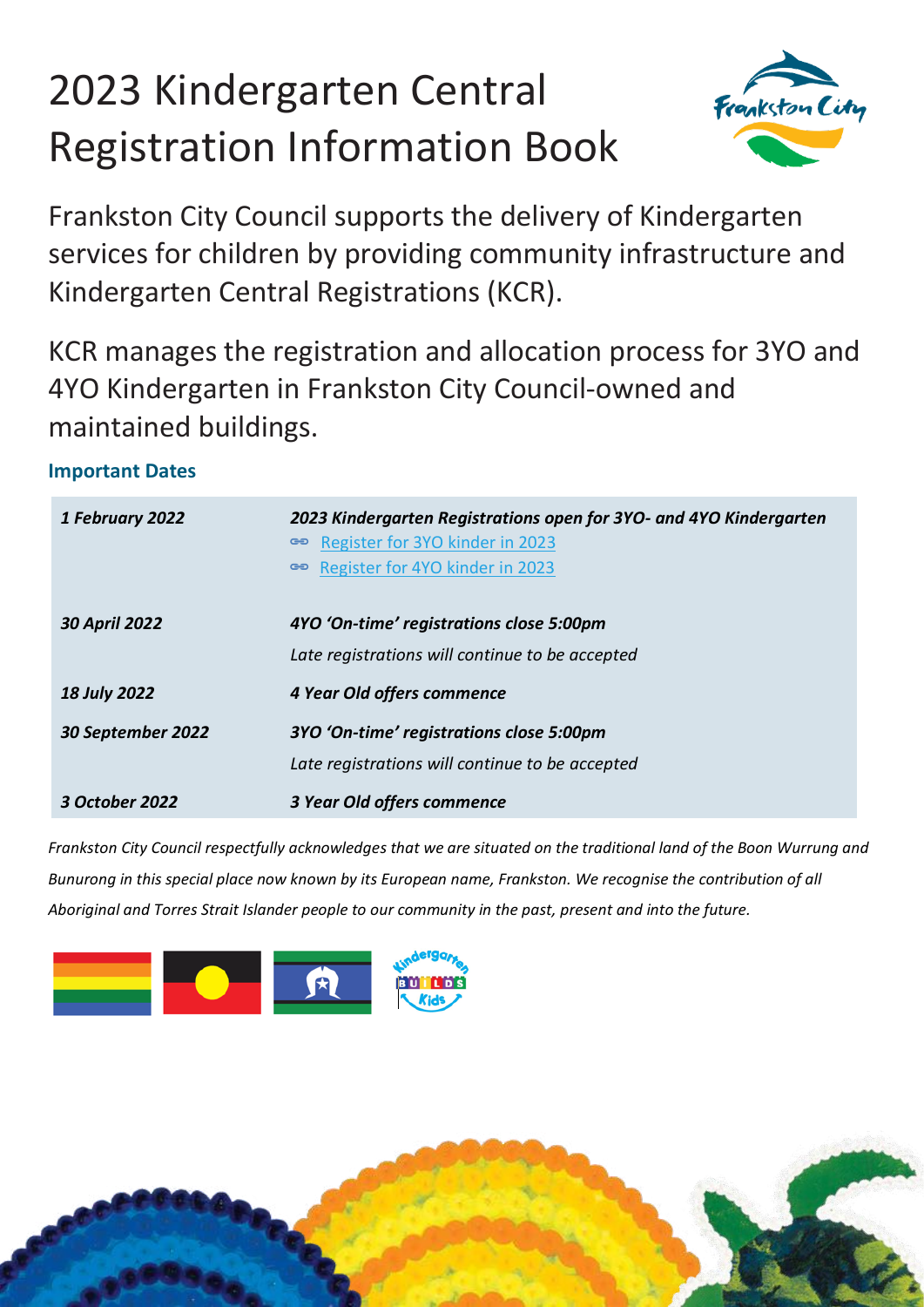## **Priority of Access / Allocation Criteria**

Priority will be provided to residents/ratepayers of Frankston City. Non-residents may be allocated places after all other registrations have been offered a place.

For some Kindergartens, the number of on-time registrations received may be greater than the number of available places. In this situation, places are allocated as follows:

## **Level 1**

- Children identified as high priority (as detailed in "*The Kindergarten Funding Guide*" issued by the Department of Education and Training)\*
	- o Children at risk of abuse or neglect, including children in Out-Of-Home Care
	- o Aboriginal and/or Torres Strait Islander children
	- o Asylum seeker and refugee children
	- o Children with additional needs, defined as children who:
		- require additional assistance in order to fully participate in the Kindergarten program
		- require a combination of services which are individually planned
		- have an identified specific disability or developmental delay (supporting documentation required)
- Children approved for a 2nd year of funded 4YO Kindergarten
- Children/families with approved exceptional circumstances (please see below)

#### **Level 2**

• Children eligible for the Kindergarten Fee Subsidy

### **Level 3**

- Children registered on time for a Kindergarten in their local area
- Children registered on time and eligible for the Sibling Priority. Sibling priority applies for residents/ratepayers of Frankston City if:
	- o You are registering your child for 4YO Kindergarten and have had another child attend 4YO Kindergarten at the same service during the previous 2 year period (2021 or 2022)
	- o You are registering your child for 3YO Kindergarten and have had another child attend 3YO Kindergarten at the same service during the previous 2 year period (2021 or 2022)

### **Level 4**

• Children registered on time and whose families are Frankston City residents/ratepayers

### **Level 5**

• Children registered late and whose families are Frankston City residents/ratepayers

### **Level 6**

• Non residents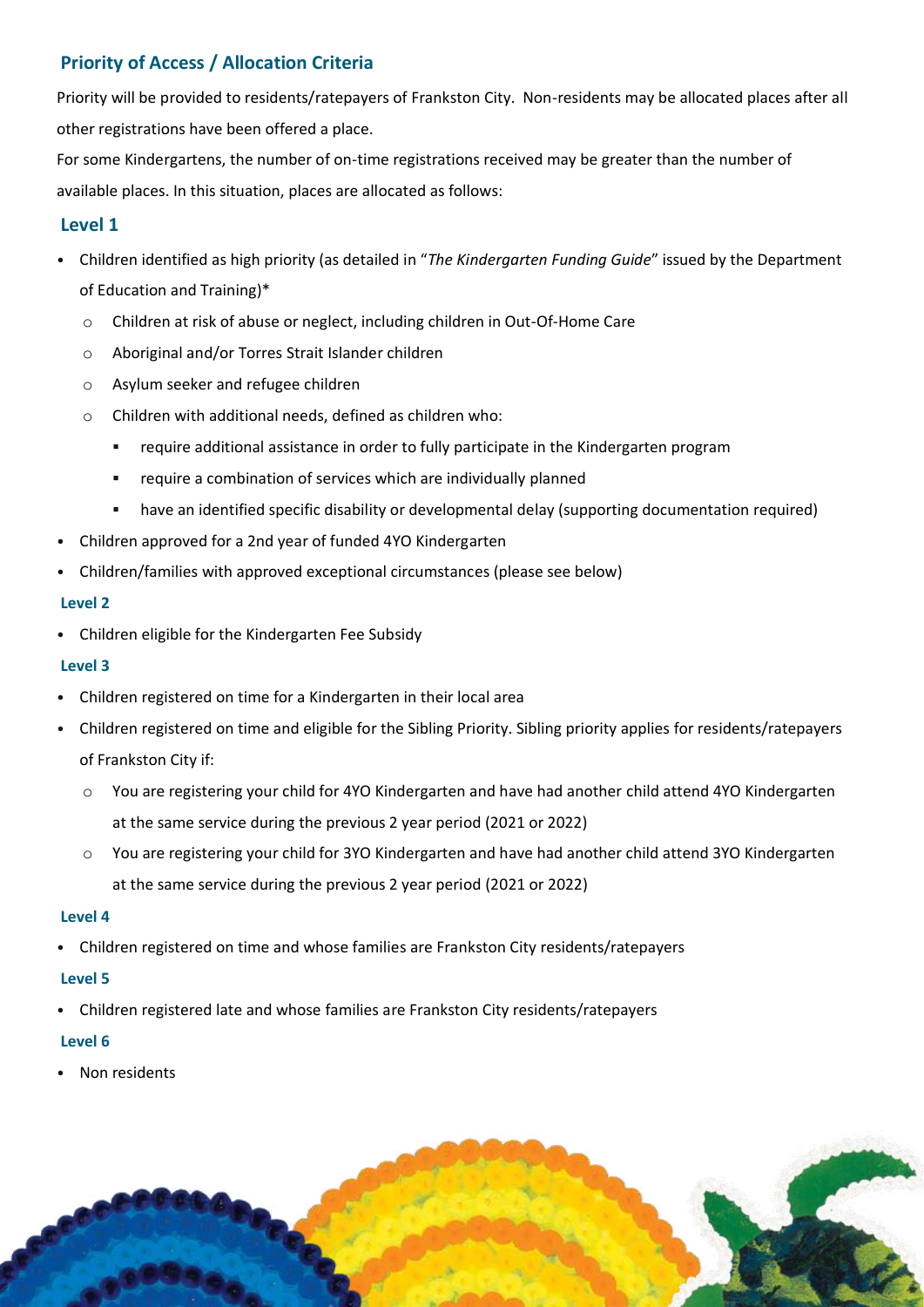## **Priority of Access / Allocation Criteria** (Cont'd)

If, after using the above order of allocation, there are still a greater number of registrations than places available at the specified Kindergarten, the remaining places will be allocated by a computerised ballot process.

#### **Exceptional circumstances**

Kindergarten registrations submitted with exceptional circumstances noted will be assessed by Children's Services management.

Examples of exceptional circumstances may include:

- Parent with a disability
- Parent or child with a diagnosed mental health illness
- Homelessness
- Drug and/or alcohol misuse
- Court order that limit the choice of Kindergarten
- Multiple births
- Other situations verifiable by a child/family support service

Supporting documentation may be requested to support the application and should include parent and child

names, contact details of the person supplying the document, which should be less than 12 months old.

There are many exceptional circumstances that may meet this criteria, and therefore not all examples can be listed.

For further information on the DET priority of access please visit:

[education.vic.gov.au/childhood/providers/funding/Pages/Priority-of-Access-Criteria.aspx](https://www.education.vic.gov.au/childhood/providers/funding/Pages/Priority-of-Access-Criteria.aspx)

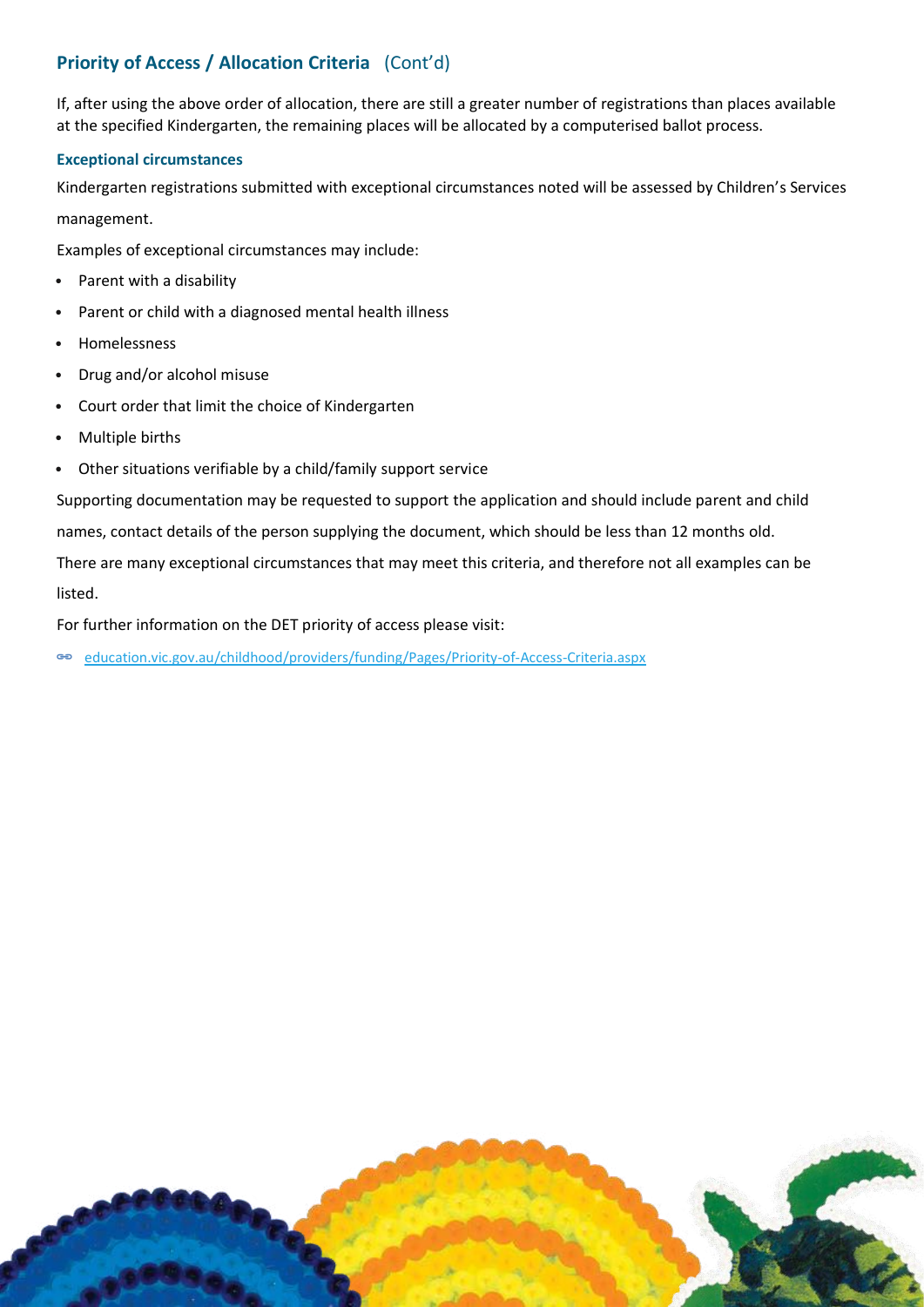## **Registration and offer process**

| Kindergarten Central    | KCR is a streamlined and transparent registration and allocation process designed to be             |
|-------------------------|-----------------------------------------------------------------------------------------------------|
| Registration            | fair and equitable for all families. It supports access to community Kindergarten programs          |
|                         | across Frankston City.                                                                              |
|                         | Frankston City is responsible for processing registrations and allocating Kindergarten              |
|                         | places using the Priority of Access/ Allocation Criteria (see page 2). After the offer and          |
|                         | acceptance process is complete, each Kindergarten will be provided with a list of children          |
|                         | who will be attending the service in 2022.                                                          |
|                         | The Priority of Access/Allocation Criteria also applies to late registrations.                      |
| <b>Registration Fee</b> | A one-off payment of \$30 per child each year which is non-refundable. The fee                      |
|                         | contributes to the operation and management of the Kindergarten Central Registration                |
|                         | scheme                                                                                              |
| Eligibility             | 4YO Kindergarten - your child must turn 4 by 30 April, 2022                                         |
|                         | 3YO Kindergarten - your child must turn 3 by 30 April, 2022                                         |
| Register                | \$30 fee applies (exemptions are available). Register online at:                                    |
|                         | Register for 3YO kinder in 2023                                                                     |
|                         | Register for 4YO kinder in 2023                                                                     |
|                         | Ensure your contact details are accurate as offers are emailed                                      |
| Confirmation            | You will receive an email confirmation from the Kindergarten Central Registration Team              |
|                         | within 14 days of submitting it.                                                                    |
|                         | If your confirmation email is not received please call us on $\overline{\circledcirc}$ 1300 322 322 |
| Offer                   | Offers for 2023 Kindergarten places will be made as detailed in this document.                      |
|                         | The offer letter will be sent by email from Council and will contain instructions on how to         |
|                         | accept or decline the offer. If you do not receive an offer in the first round, you will be         |
|                         | emailed and advised that your child is on the waiting list for your preferred kindergarten.         |
|                         | Offers not accepted by the date specified will be deemed to be available for reallocation           |
| Offer not received?     | If you have not received an offer at your nominated Kindergarten after the offer process            |
|                         | has been completed (i.e. after the final day to accept/decline initial offers), you will be         |
|                         | contacted by a member of the Frankston City Council Kindergarten Central Registration               |
|                         | Team to discuss possible alternate options.                                                         |
|                         | This could include:                                                                                 |

- Inclusion on the wait list for your preferred Kindergarten
- Information about Kindergartens in your area that have available places

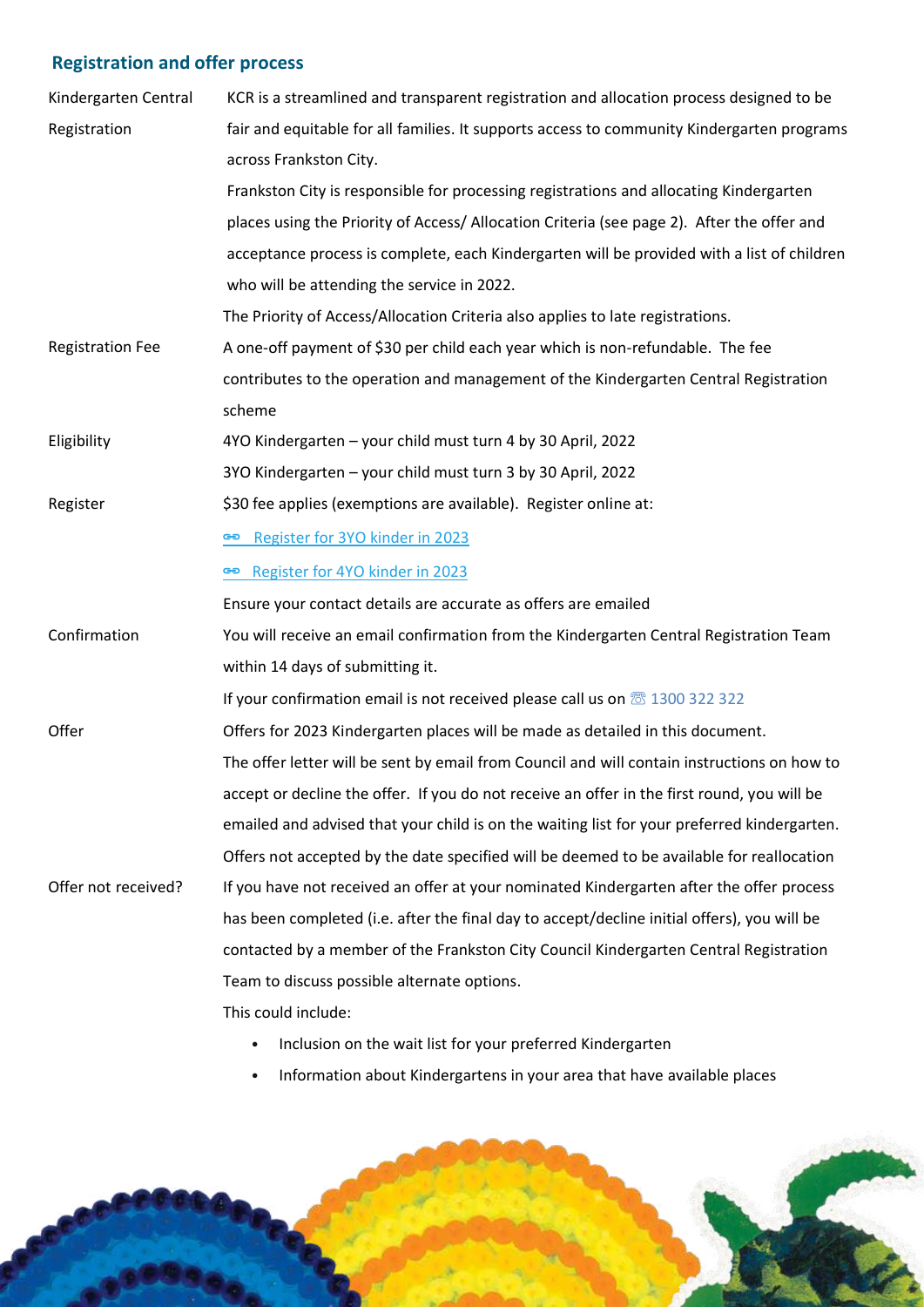## **Registration and offer process** (Cont'd)

| Late Registrations | 4YO Kindergarten registrations submitted from 1 May 2022 are considered 'late'. Late         |
|--------------------|----------------------------------------------------------------------------------------------|
|                    | registrations will be processed after all on-time registrations have received an offer of a  |
|                    | place.                                                                                       |
|                    | 3YO Kinder registrations submitted from 1 October 2022 are considered 'late'. Late           |
|                    | registrations will be processed after all on-time registrations have received an offer of a  |
|                    | place.                                                                                       |
| No computer or     | Frankston City Council customer service centres and libraries provide services to access     |
| smartphone?        | Kindergarten registration. Call us on $\overline{\circledS}$ 1300 322 322                    |
| Kindergarten       | Kindergarten enrolment is facilitated by the individual Kindergartens. They will utilise the |
| Enrolment          | provided list of allocated children to make contact with families to advise them of the      |
|                    | enrolment process.                                                                           |
|                    | Families will need to provide:                                                               |
|                    | • evidence of your child's date of birth (e.g. birth certificate)                            |
|                    | • evidence of resident/ratepayer status (e.g. driver's licence, rates notice, utility bill,  |
|                    | signed Tenancy Agreement/Lease)                                                              |

• Immunisation History Statement

other relevant documents (e.g. court orders, medication information, additional needs information)

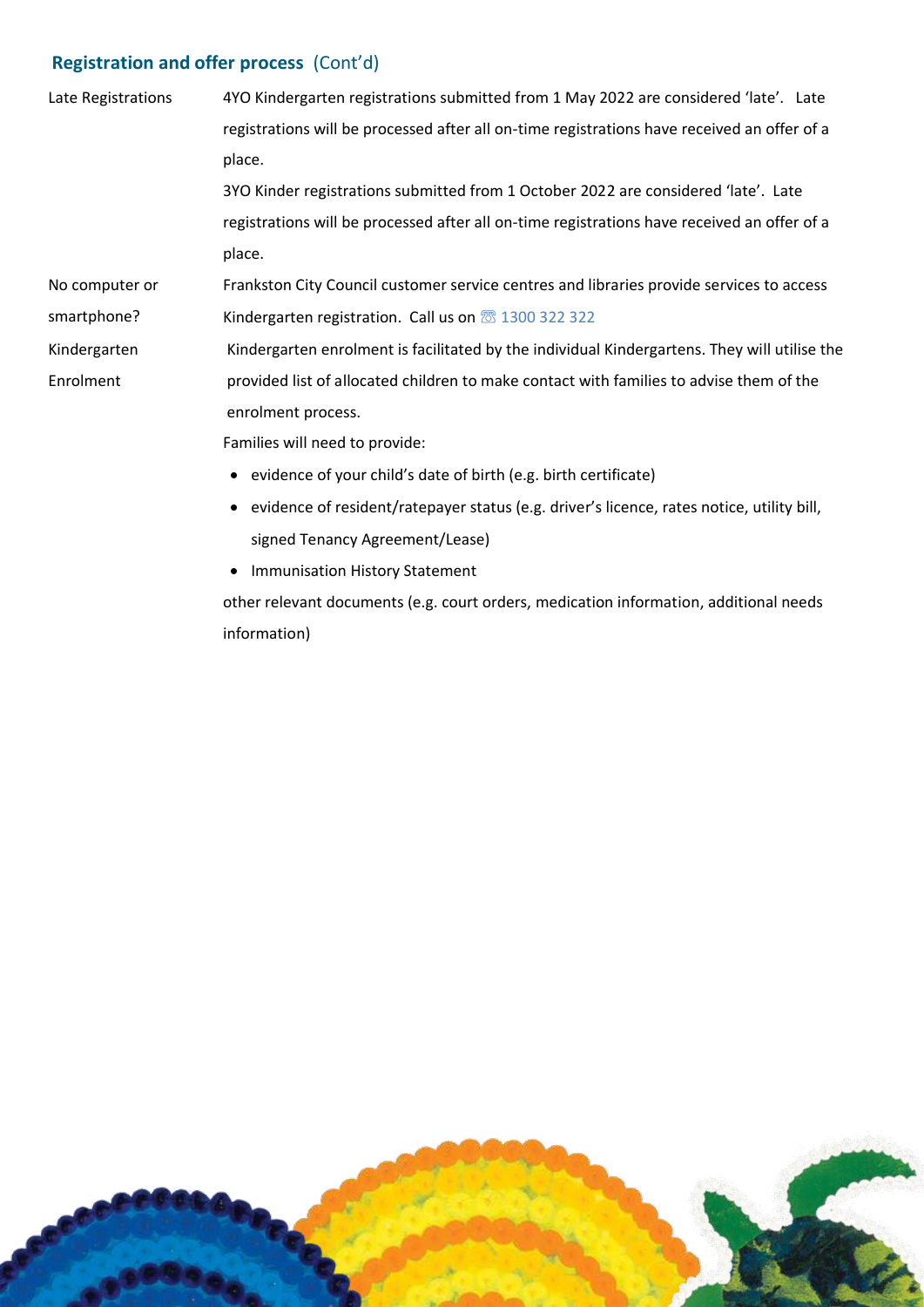## **Other information**

Early Start Kindergarten (ESK) Children can access Early Start Kindergarten funding if they turn 3 on or before 30 April in the year of attendance and they;

- identify as Aboriginal and/or Torres Strait Islander OR
- have ever been supported by Child Protection or been referred by Child Protection to the Orange Door;
- are living in an out-of-home care arrangement; OR
- are a refugee or asylum seeker

For further information please visit

education.vic.gov.au/parents/child-care-kindergarten/Pages/early-start-kindergarten.aspx

No Jab, No Play' legislation ensures that children must be fully immunised to attend Kindergarten, unless they have a medical exemption.

To have your child's enrolment confirmed, you must provide the Kindergarten with:

- a current Immunisation History Statement from the Australian Immunisation Register (AIR); AND
- the statement must show that the child is up to date with all vaccinations that are due for their age, or that they are able to receive.

Immunisation History Statements are available from the Australian Immunisation Register (AIR) by:

- accessing your MyGov account
- calling AIR on 1800 653 809
- visiting a Medicare or Centrelink office

For further information please visit

[health.vic.gov.au/public-health/immunisation/vaccination-children/no-jab-no-play](https://www.health.vic.gov.au/immunisation/no-jab-no-play)



Immunisation

Requirements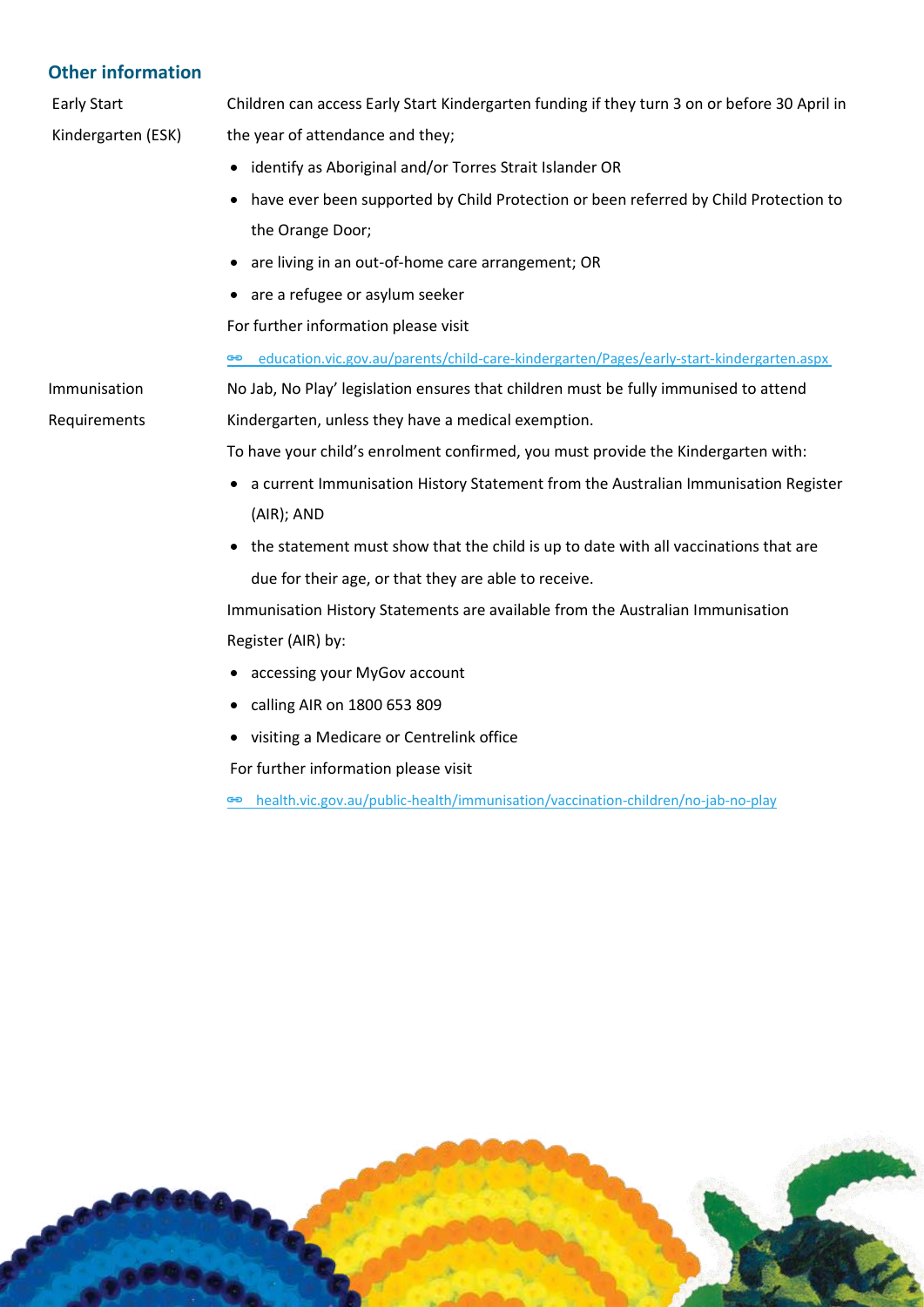## **Other information** (Cont'd)

| Four Year Old   | 4YO Kindergarten is a one year program funded by the Department of Education and             |
|-----------------|----------------------------------------------------------------------------------------------|
| Kindergarten    | Training (DET) for children in the year before school. It is delivered by a Degree-qualified |
|                 | Early Childhood Educator.                                                                    |
|                 | 4YO Kindergarten operates for a minimum of 15 hours per week during school terms and         |
|                 | is developed and delivered in line with the Early Years Learning Framework, Victorian        |
|                 | Early Years Learning and Development Framework and the Education and Care Services           |
|                 | National Regulations.                                                                        |
|                 | In Victoria, 4YO Kindergarten is not compulsory, however it is acknowledged that the         |
|                 | Kindergarten experience is valuable in providing children with the opportunity to learn      |
|                 | and develop skills through a play-based curriculum which also assist in the transition to    |
|                 | Primary School.                                                                              |
|                 | 4YO Kindergarten programs receive funding from DET towards the operation of the              |
|                 | program. Each individual Kindergarten determines the additional fees charged to              |
|                 | families. Information on the fees applicable can be obtained by contacting the service       |
|                 | directly                                                                                     |
| 2nd Year of 4YO | Your child is eligible for a second year of funded 4YO Kindergarten if:                      |
| Kindergarten    | • your child's teacher has found they have developmental delays in at least two key          |
|                 | areas of development, and                                                                    |
|                 | • your child will have better outcomes at Kindergarten rather than going to school           |
|                 | For further information please visit:                                                        |
|                 | education.vic.gov.au/parents/child-care-kindergarten/Pages/kindergarten-second-year<br>පෙ    |

Registrations for a second year of unfunded Kindergarten will only be considered where all children eligible for a funded year have been allocated.